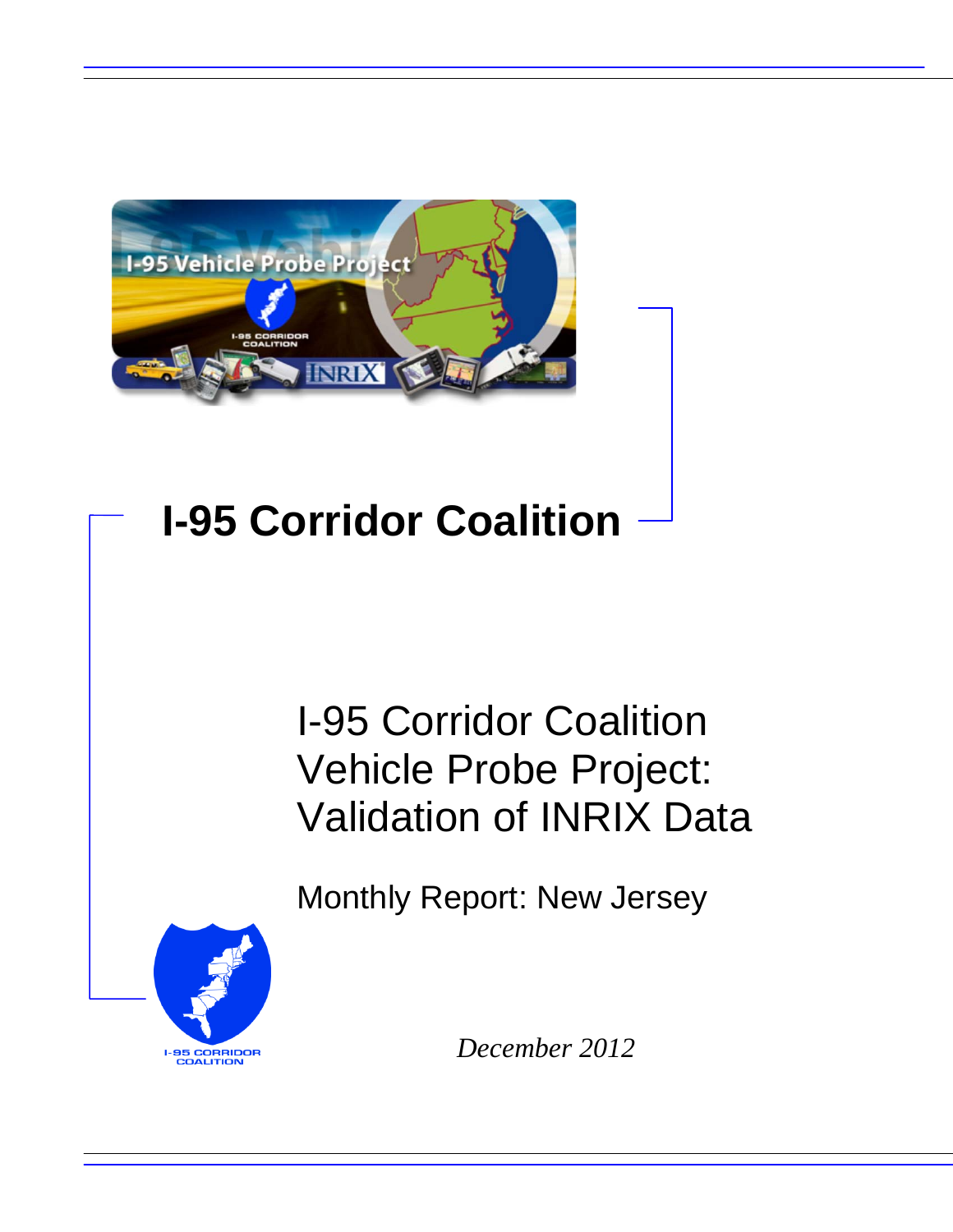# **I-95 CORRIDOR COALITION VEHICLE PROBE PROJECT VALIDATION OF INRIX DATA DECEMBER 2012**

### *Monthly Report*

*Prepared for:*

I-95 Corridor Coalition

*Sponsored by:*

I-95 Corridor Coalition

*Prepared by:*

Ali Haghani, Masoud Hamedi, Yang Lu, Yashar Aliari Kardedeh University of Maryland, College Park

*Acknowledgements:*

The research team would like to express its gratitude for the assistance it received from the state highway officials in New Jersey Department of Transportation (NJDOT) during the course of this study. Their effort was instrumental during the data collection phase of the project. This report would not have been completed without their help.

*December 2012*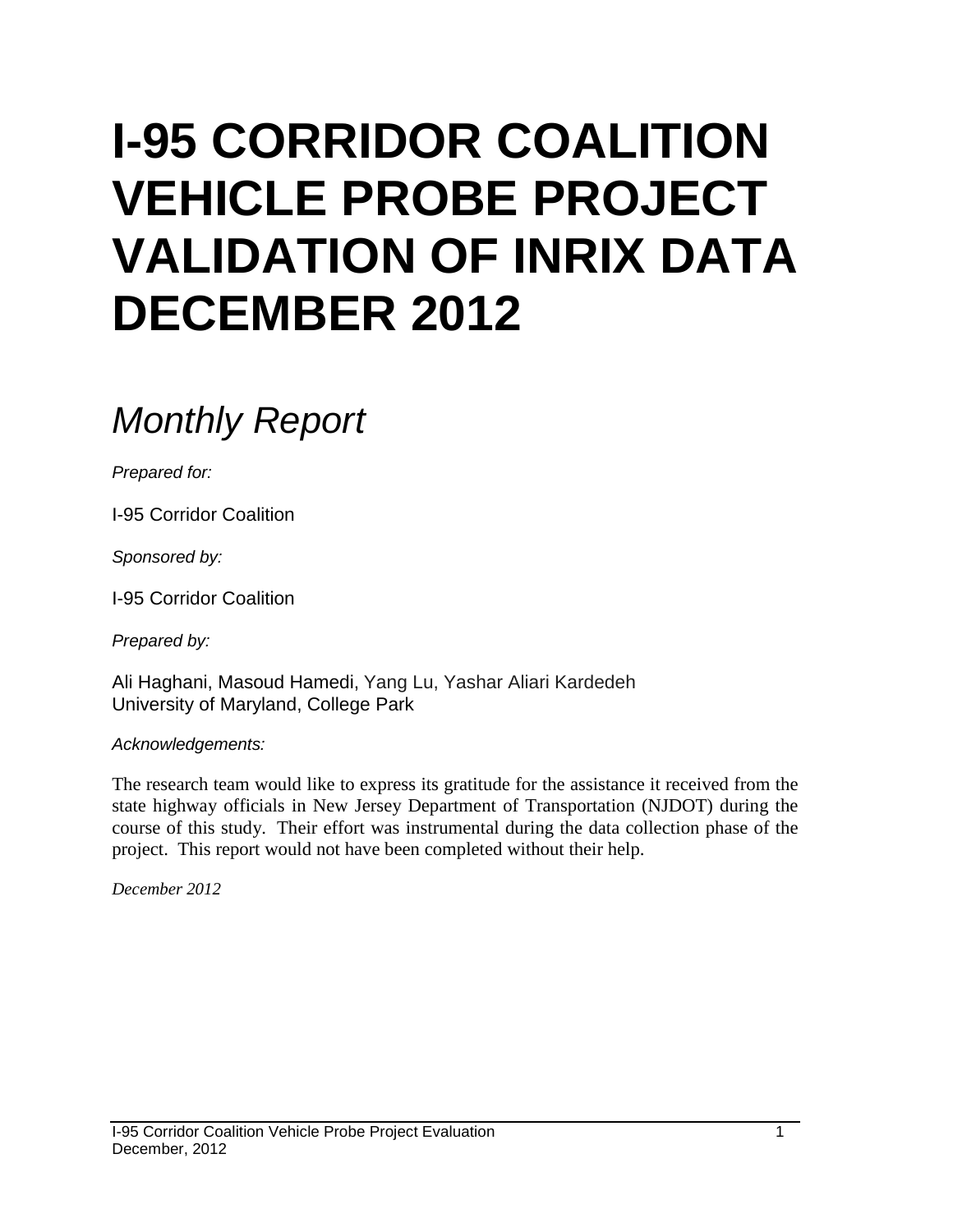### **Evaluation Results for the State of New Jersey**

#### *Executive Summary*

The data from the Vehicle Probe Project is validated using Bluetooth<sup>TM</sup> Traffic Monitoring (BTM) technology on a near monthly basis. BTMs sensor were deployed on the beginning and ending points of nine different segments along the Garden State Parkway (GSP) between GSP exit 98 (NJ-34) in the south and GSP exit 127 (NJ-440) in the north. Travel time data was collected for both directions along the freeway. The data was collected between September  $11^{th}$  2012 and September  $20^{th}$  2012 with the assistance of New Jersey Department of Transportation (NJDOT) personnel. The dataset collected represents approximately 1413 hours of observations along nine freeway segments, totaling approximately 28 miles. The number of effective five-minute travel time samples observed was 16,960 in total.

ES Table 1, below summarizes the results of the comparison between the validation data and the INRIX data for freeway segments during the above noted periods. As shown, the average absolute speed error (AASE) and Speed Error Bias (SEB) were within specification for all speed bins. Even when errors are measured against the mean (rather than the SEM band) the data meets contract specifications for the AASE in all speed bins.

|                  | <b>ES Table 1 - New Jersey Evaluation Summary for Freeway Segments</b>                                        |            |                                                    |            |                       |                  |  |  |  |  |  |  |
|------------------|---------------------------------------------------------------------------------------------------------------|------------|----------------------------------------------------|------------|-----------------------|------------------|--|--|--|--|--|--|
|                  | <b>Absolute Speed Error</b><br>(<10 mph)                                                                      |            | <b>Speed Error Bias</b><br>$(<5$ mph $)$           |            | Number of<br>5 Minute | Hours of<br>Data |  |  |  |  |  |  |
|                  | Comparison                                                                                                    | Comparison | Comparison                                         | Comparison | Samples               | Collection       |  |  |  |  |  |  |
| <b>Speed Bin</b> | with SEM Band<br>w ith Mean                                                                                   |            | w ith Mean<br>w ith SEM Band                       |            |                       |                  |  |  |  |  |  |  |
| 0-30 MPH         | 2.80                                                                                                          | 5.10       | 2.50                                               | 3.80       | 30                    | 2.5              |  |  |  |  |  |  |
| 30-45 MPH        | 4.70<br>8.60<br>3.60<br>7.10<br>3.20<br>1.20                                                                  |            | 5.30<br>3.80<br>2.30<br>4.60<br>$-0.10$<br>$-0.10$ |            | 87                    | 7.3              |  |  |  |  |  |  |
| 45-60 MPH        |                                                                                                               |            |                                                    |            | 1165                  | 97.1             |  |  |  |  |  |  |
| $>60$ MPH        |                                                                                                               |            |                                                    |            | 15678                 | 1306.5           |  |  |  |  |  |  |
| All Speeds       | 1.39                                                                                                          | 3.50       | 0.09                                               | 0.26       | 16960                 | 1413.3           |  |  |  |  |  |  |
|                  | Based upon data collected from September 11, 2012 through September 20, 2012 across 28.4<br>miles of roadway. |            |                                                    |            |                       |                  |  |  |  |  |  |  |

As part of the on-going validation process, vehicle probe data from each state is validated on a rotating basis. Since the inception of the validation process, data on roadways in New Jersey was validated on ten occasions: September/October 2008, April 2009, June 2009, September 2009, October 2009, May/June 2010, June 2010, April 2011, May/June 2011 and September 2012. These ten validations represent nearly 13,640 hours of observations along more than 116 miles of freeway segments in New Jersey. ES Table 2 provides a summary of the cumulative validation effort. As shown, the absolute average speed error is within specification for all speed bins.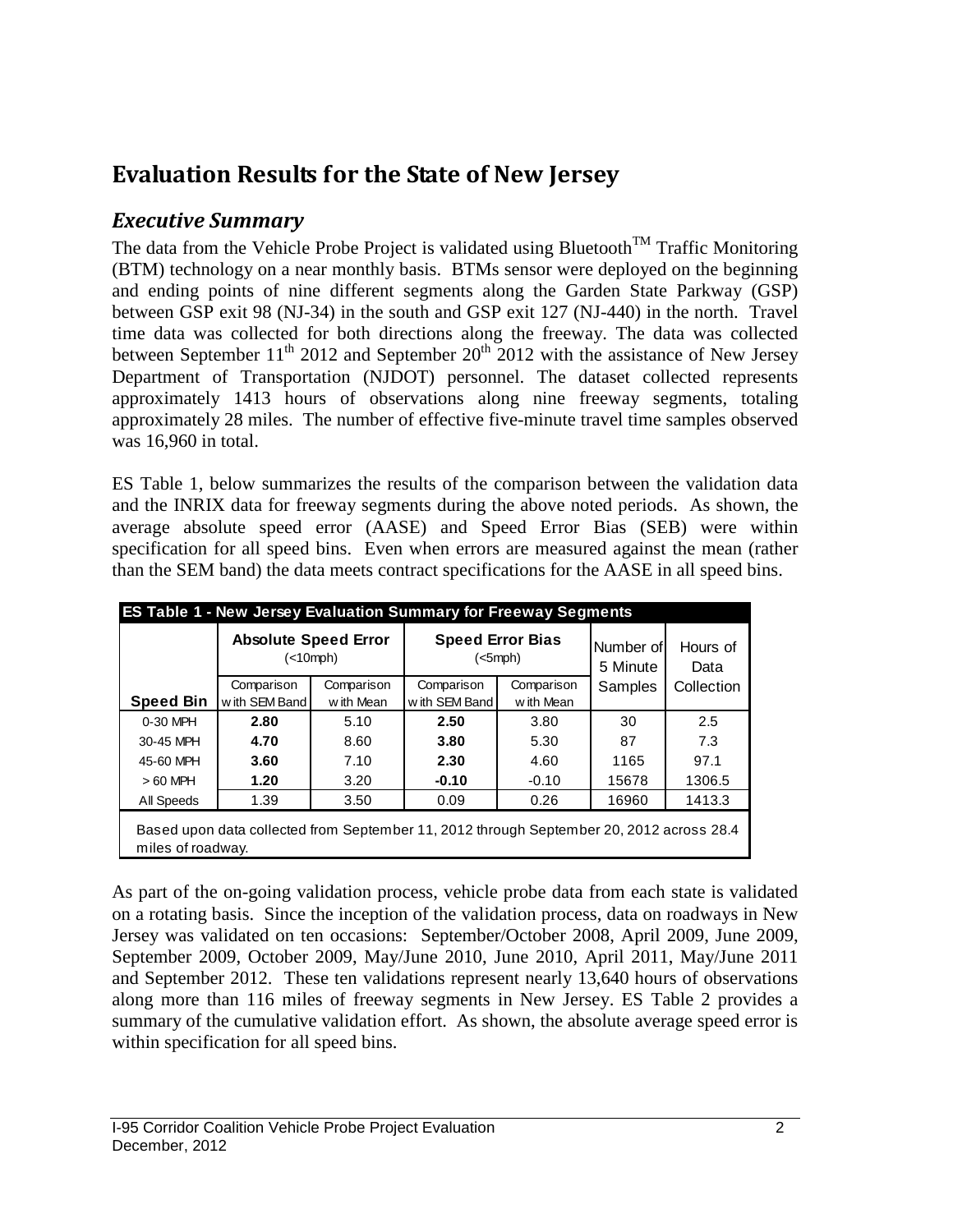|                  | <b>Absolute Speed Error</b> |            | <b>Speed Error Bias</b> |            |                |               |
|------------------|-----------------------------|------------|-------------------------|------------|----------------|---------------|
|                  | $(<10$ mph $)$              |            | (<5mph)                 |            |                |               |
|                  |                             |            |                         |            | Number of 5    |               |
|                  | Comparison                  | Comparison | Comparison              | Comparison | Minute         | Hours of Data |
| <b>Speed Bin</b> | with SEM Band               | w ith Mean | with SEM Band           | w ith Mean | <b>Samples</b> | Collection    |
| $0-30$ MPH       | 7.09                        | 8.38       | 5.14                    | 5.81       | 2852           | 237.7         |
| 30-45 MPH        | 7.54                        | 10.32      | 4.98                    | 6.68       | 2685           | 223.8         |
| 45-60 MPH        | 2.40                        | 4.72       | 0.80                    | 1.94       | 20523          | 1710.3        |
| $>60$ MPH        | 2.46                        | 4.88       | $-2.03$                 | $-3.64$    | 137617         | 11468.1       |
| All Speeds       | 2.62                        | 5.01       | $-1.44$                 | $-2.60$    | 163677         | 13639.8       |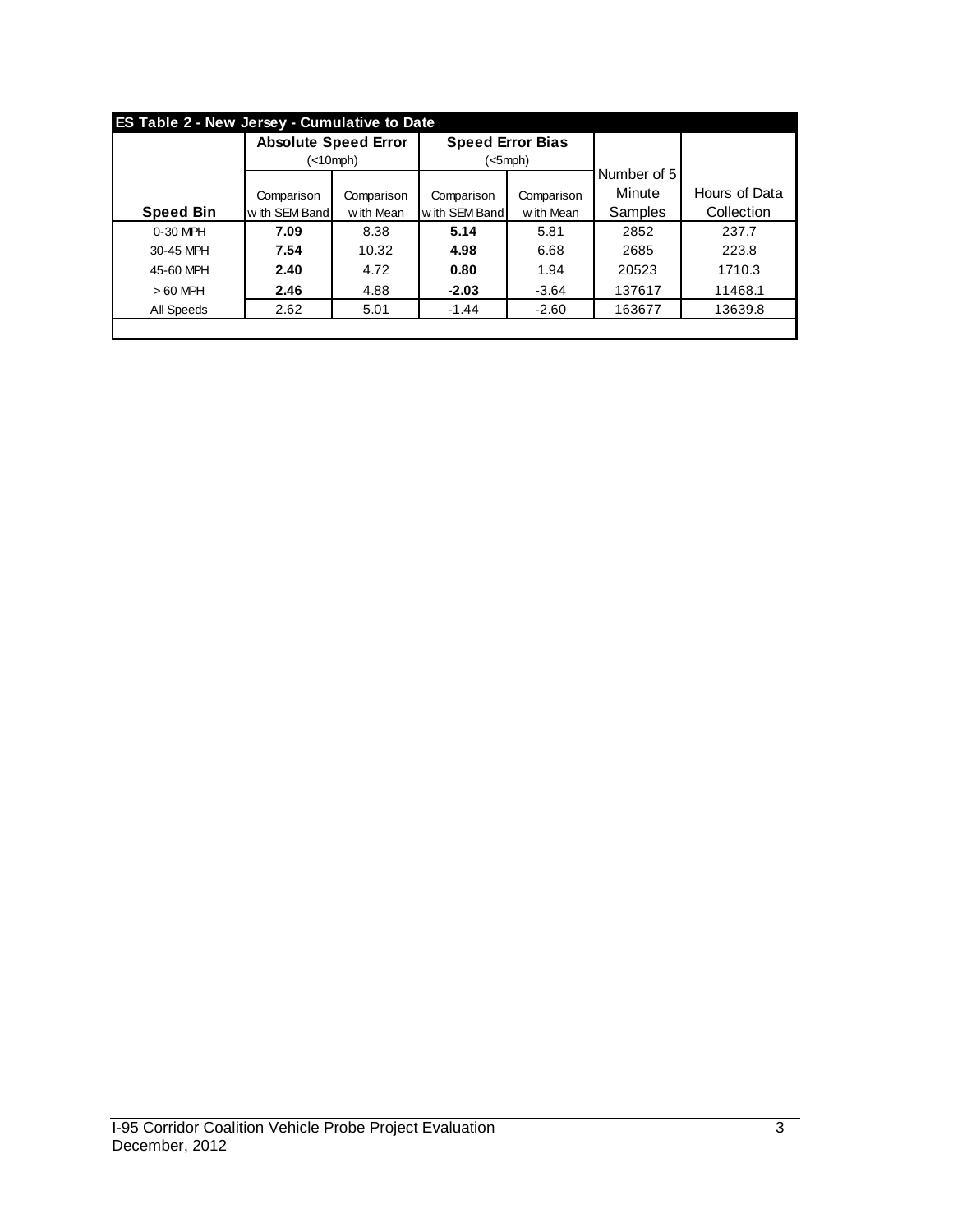#### *Data Collection*

The data from the Vehicle Probe Project is validated using Bluetooth<sup>TM</sup> Traffic Monitoring (BTM) technology on a near monthly basis. BTMs sensor were deployed on the beginning and ending points of nine different segments along I-95 corridor. The study area stretches from Garden State Parkway exit 98 (NJ-34) in the south to Garden State Parkway exit 127 (NJ-440) in the north. Travel time data was collected for both directions along the freeway. The data was collected between September 11, 2012 and September 20, 2012 with the assistance of New Jersey Department of Transportation (NJDOT) personnel. This round of data collections in New Jersey was designed to capture the traffic data on a sample of freeways specifically during a busy weekend anticipated to have significant beech traffic. Segment locations are chosen with a high-likelihood of observing recurrent and nonrecurrent congestions during peak or off-peak periods.

Figure 1 presents an overview snapshot of the roadway segments over which Bluetooth sensors were deployed along the I-95 corridor in Garden State Parkway in New Jersey. Blue segments represent freeway segments selected for analysis.



**Figure 1** — Locations of all segments selected for analysis in New Jersey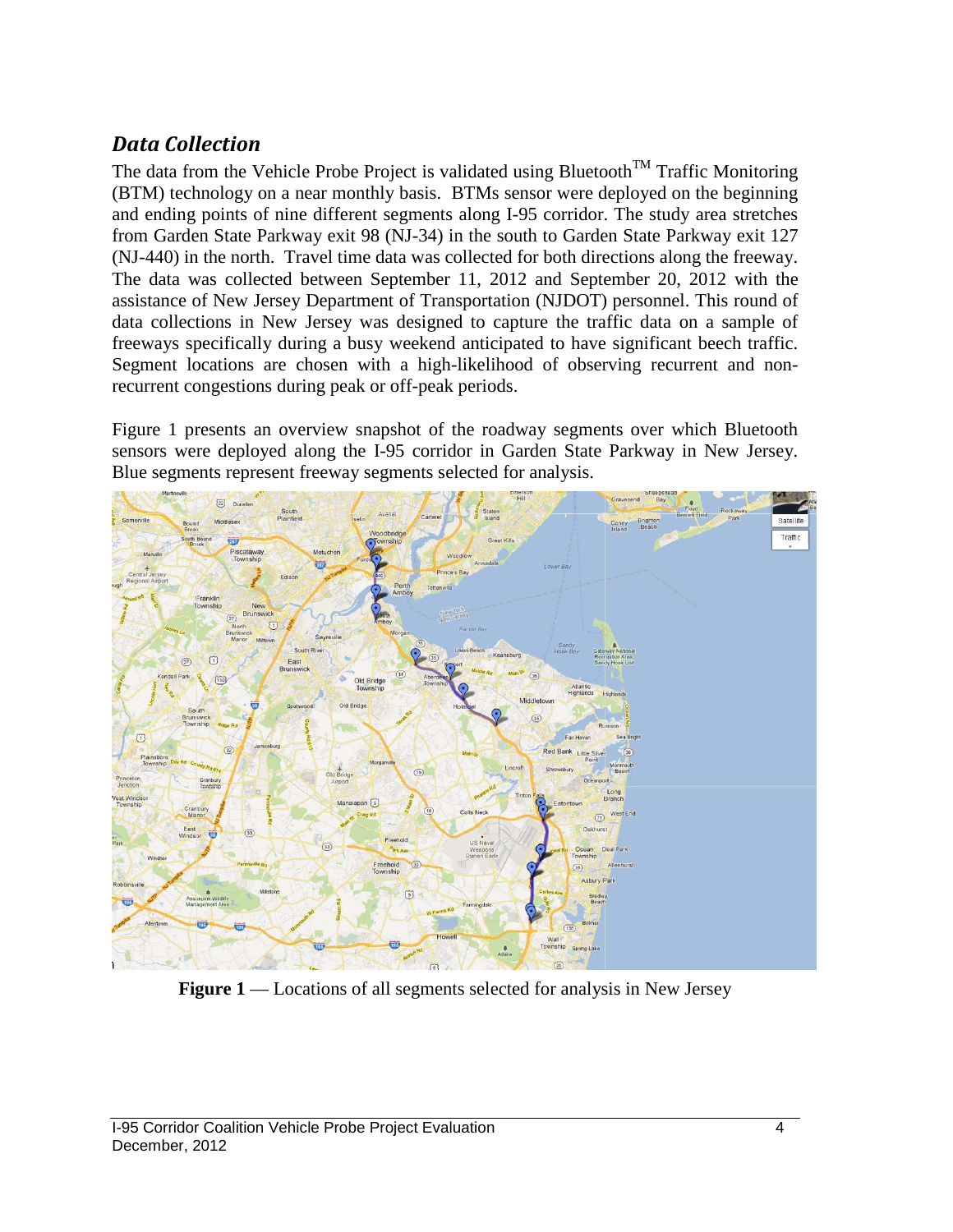#### **TMC segments selected for validation in New Jersey**

Table 1 presents a list of data collection segments from New Jersey. In total, these segments cover a total length of approximately 28.4 freeway miles. Data collection segments are comprised of one or more Traffic Message Channel (TMC) base segments, such that total length of the data collection segment is one mile long or greater for freeways. When appropriate, consecutive TMC segments are combined to form a data collection segment longer than one mile. The results of validation performed on nine freeway segments are included in this report. Table 1 contains summary information on each data collection segment. The latitude/longitude coordinates of the locations at which the Bluetooth sensors were deployed throughout the state of New Jersey are provided in Table 1 as well as an active map link to view the data collection segment in detail. Click on the map link to see a detailed map for the respective data collection segment. It should be noted that the configuration of test segments is often such that the endpoint of one segment coincides with the start point of the next segment, so that one Bluetooth sensor covers both data collection segments.

Table 1 also provides data on the precise length of the TMCs comprising the test segment as compared to the measured length between Bluetooth<sup>TM</sup> Traffic Monitoring (BTM) sensors placed on the roadway. Details of the algorithm used to estimate equivalent path travel times based on INRIX data feeds for individual data collection segments are provided in a separate report. This algorithm finds an equivalent INRIX travel time (and therefore travel speed) corresponding to each sample BTM travel time observation on the test segment of interest.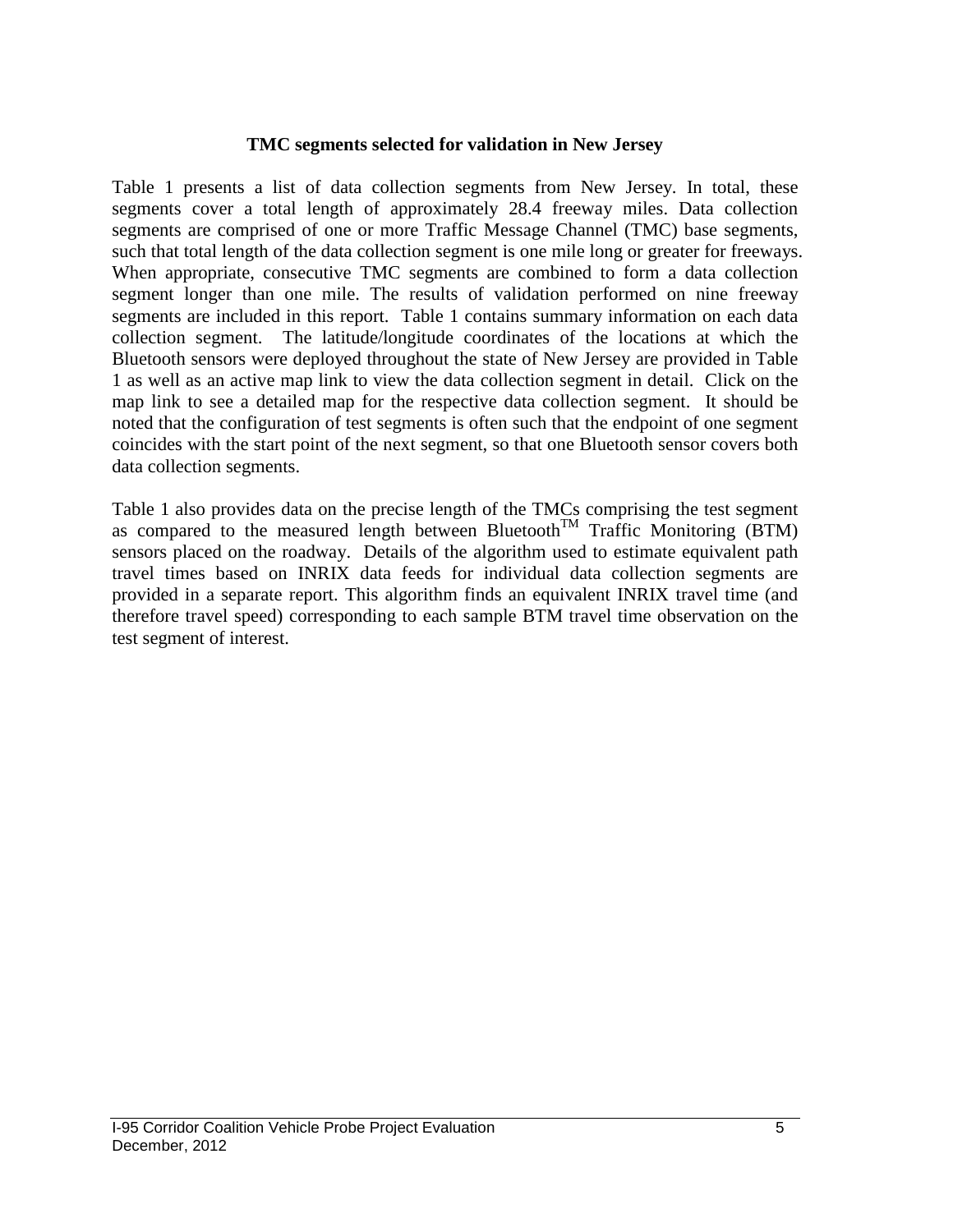| <b>SEGMENT</b>  | <b>DESCRIPTION</b> | $\alpha$ and $\alpha$ selected for vandation in Fig. serior, | <b>TMC CODES</b>           |              | Deployment     |               |              |                      |
|-----------------|--------------------|--------------------------------------------------------------|----------------------------|--------------|----------------|---------------|--------------|----------------------|
| (Map Link)      | Highway            | State                                                        | Starting at                | <b>Begin</b> | Number         | Begin Lat/Lon |              | Length               |
|                 | Direction          | County                                                       | Ending at                  | End          | Length         | End Lat/Lon   |              | % Diff               |
| <b>FREEWAYS</b> |                    |                                                              |                            |              |                |               |              | All Lengths in Miles |
| F1              | Garden State Pkwy  | New Jersey                                                   | King Georges Post Rd       | 120+04652    | 3              | 40.5248298    | -74.299173   | 1.17                 |
| $(120+04652)$   | Northbound         | Middlesex                                                    | US-9/NJ-440/Exit 127       | 120P04653    | 1.3            | 40.5397244    | -74.3073598  | $-7.93%$             |
| F2              | Garden State Pkwy  | New Jersey                                                   | New Brunswick Ave          | 120-04650    | 5              | 40.5249188    | -74.2995468  | 2.12                 |
| $(120 - 04650)$ | Southbound         | Middlesex                                                    | Chevalier Ave/Exit 125     | 120-04648    | 2.1            | 40.495158     | -74.300739   | 2.48%                |
| F <sub>3</sub>  | Garden State Pkwy  | New Jersey                                                   | Chevalier Ave/Exit 125     | 120N04648    | 3              | 40.495158     | -74.300739   | 1.29                 |
| (120N04648)     | Southbound         | Middlesex                                                    | Main St/Exit 124           | 120-04646    | 1.3            | 40.4765448    | -74.2998526  | $-3.52%$             |
| F4              | Garden State Pkwy  | New Jersey                                                   | NJ-18/Exit 105             | 120-04636    | $\overline{c}$ | 40.278345     | $-74.08415$  | 4.35                 |
| $(120 - 04636)$ | Southbound         | Monmouth                                                     | NJ-66/Exit 100             | 120-04634    | 4.2            | 40.2217062    | -74.0989058  | 4.06%                |
| F5              | Garden State Pkwy  | New Jersey                                                   | NJ-66/Exit 100             | 120N04634    | $\overline{4}$ | 40.2217062    | -74.0989058  | 2.70                 |
| (120N04634)     | Southbound         | Monmouth                                                     | NJ-34/Exit 98              | 120-04632    | 2.8            | 40.1816596    | -74.1012472  | $-2.68%$             |
| F <sub>6</sub>  | Garden State Pkwy  | New Jersey                                                   | NJ-34/Exit 98              | $120+04633$  | 5              | 40.178464     | -74.099464   | 4.35                 |
| $(120+04633)$   | Northbound         | Monmouth                                                     | Asbury Ave/Exit 102        | $120+04635$  | 4.3            | 40.239497     | -74.087085   | 0.09%                |
| F7              | Garden State Pkwy  | New Jersey                                                   | Asbury Ave/Exit 102        | 120P04635    | $\overline{4}$ | 40.239497     | -74.087085   | 3.37                 |
| (120P04635)     | Northbound         | Monmouth                                                     | NJ-18/Exit 105             | 120P04637    | 3.6            | 40.285892     | -74.087264   | $-6.71%$             |
| ${\rm F}8$      | Garden State Pkwy  | New Jersey                                                   | Red Hill Rd/Exit 114       | 120+04640    | 3              | 40.372653     | $-74.144936$ | 4.60                 |
| $(120+04640)$   | Northbound         | Monmouth                                                     | NJ-36/Exit 117             | 120+04641    | 4.6            | 40.4177218    | -74.2034832  | 0.31%                |
| F <sub>9</sub>  | Garden State Pkwy  | New Jersey                                                   | Matawan Rd/Exit 120        | 120-04642    | $\overline{4}$ | 40.432582     | -74.249099   | 4.37                 |
| $(120-04642)$   | Southbound         | Monmouth                                                     | Telegraph Hill Rd/Exit 116 | 120-04640    | 4.2            | 40.397849     | $-74.18697$  | 3.05%                |
| <b>TOTALS</b>   |                    |                                                              |                            |              | 9              |               |              | 28.32                |
|                 |                    |                                                              |                            |              | 28.4           |               |              |                      |

**Table 1 Segments selected for validation in New Jersey**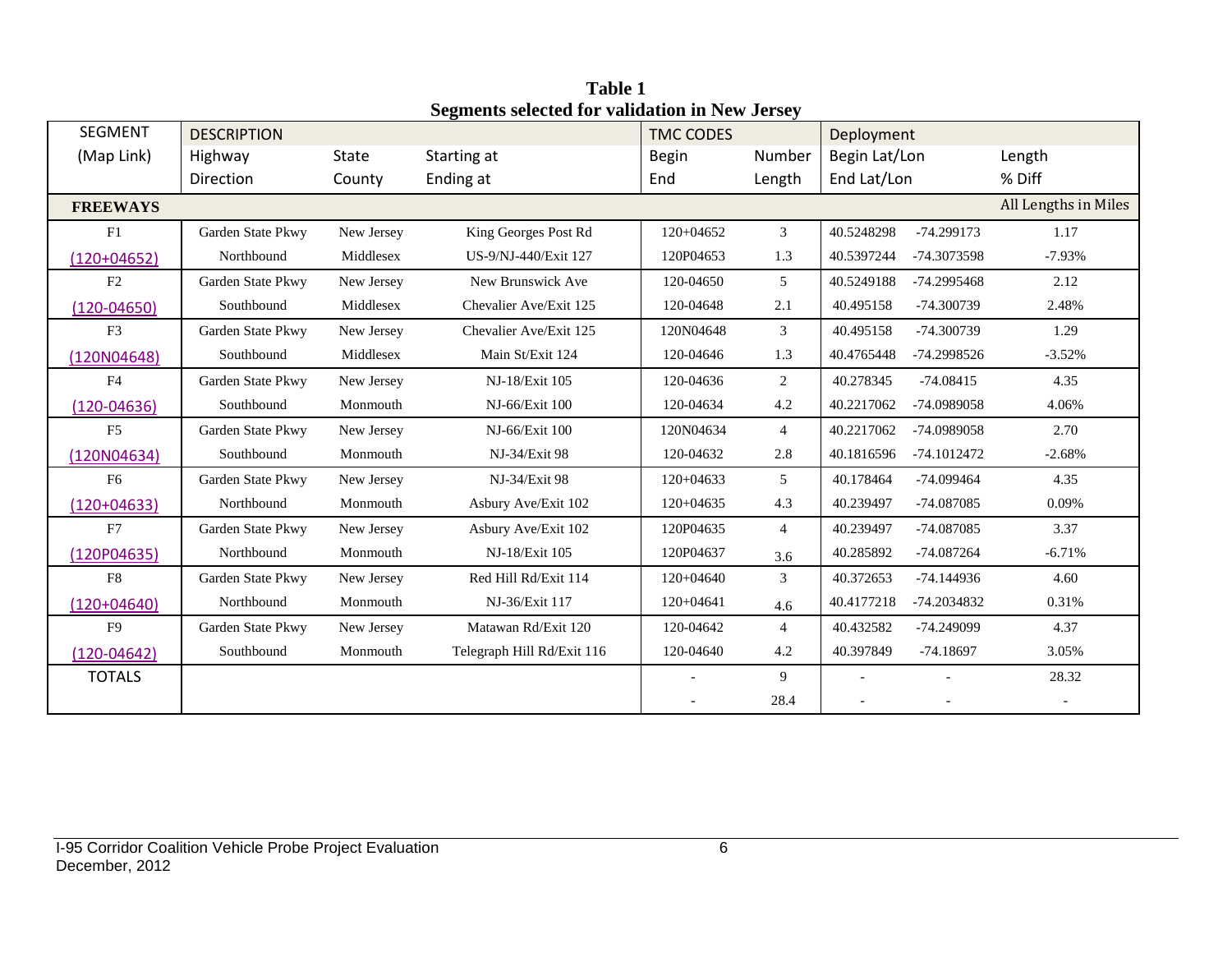#### *Analysis of Freeway Results*

Table 2 summarizes the data quality measures obtained as a result of comparison between Bluetooth and all reported INRIX speeds. Specifications include the Average Absolute Speed Error (AASE) and the Speed Error Bias (SEB).

#### Average Absolute Speed Error (AASE)

The AASE is defined as the mean absolute value of the difference between the mean speed reported from the VPP and the ground truth mean speed for a specified time period. The AASE is the primary accuracy metric. Based on the contract specifications, the speed data from the VPP shall have a maximum average absolute error of 10 miles per hour (MPH) in each of four speed ranges: 0-30 MPH, 30-45 MPH, 45-60 MPH, and > 60 MPH.

#### Speed Error Bias (SEB)

The SEB is defined as the average speed error (not the absolute value) in each speed range. SEB is a measure of whether the speed reported in the VPP consistently under or over estimates speed as compared to ground truth speed. Based on the contract specifications, the VPP data shall have a maximum SEB of +/- 5 MPH in each of speed ranges as defined above.

The results are presented as compared against the mean of the ground truth data as well as the 95<sup>th</sup> percent confidence interval for the mean, referred to as the Standard Error of the Mean (SEM) band. The SEM band takes into account any uncertainty in the ground truth speed as measured by BTM equipment due to limited samples and/or data variance. Contract specifications are assessed against the SEM band. (See the *Vehicle Probe Project: Data Use and Application Guide* for additional details on the validation process.) The AASE in the lower two speed bands have proven to be the critical specification (and most difficult) to attain, and are highlighted in Table 2. AASE below 10 MPH meet contract specifications. AASE below 5 MPH are considered exceptional quality. As shown, the average absolute speed error (AASE) and Speed Error Bias (SEB) were within specification for all speed bins.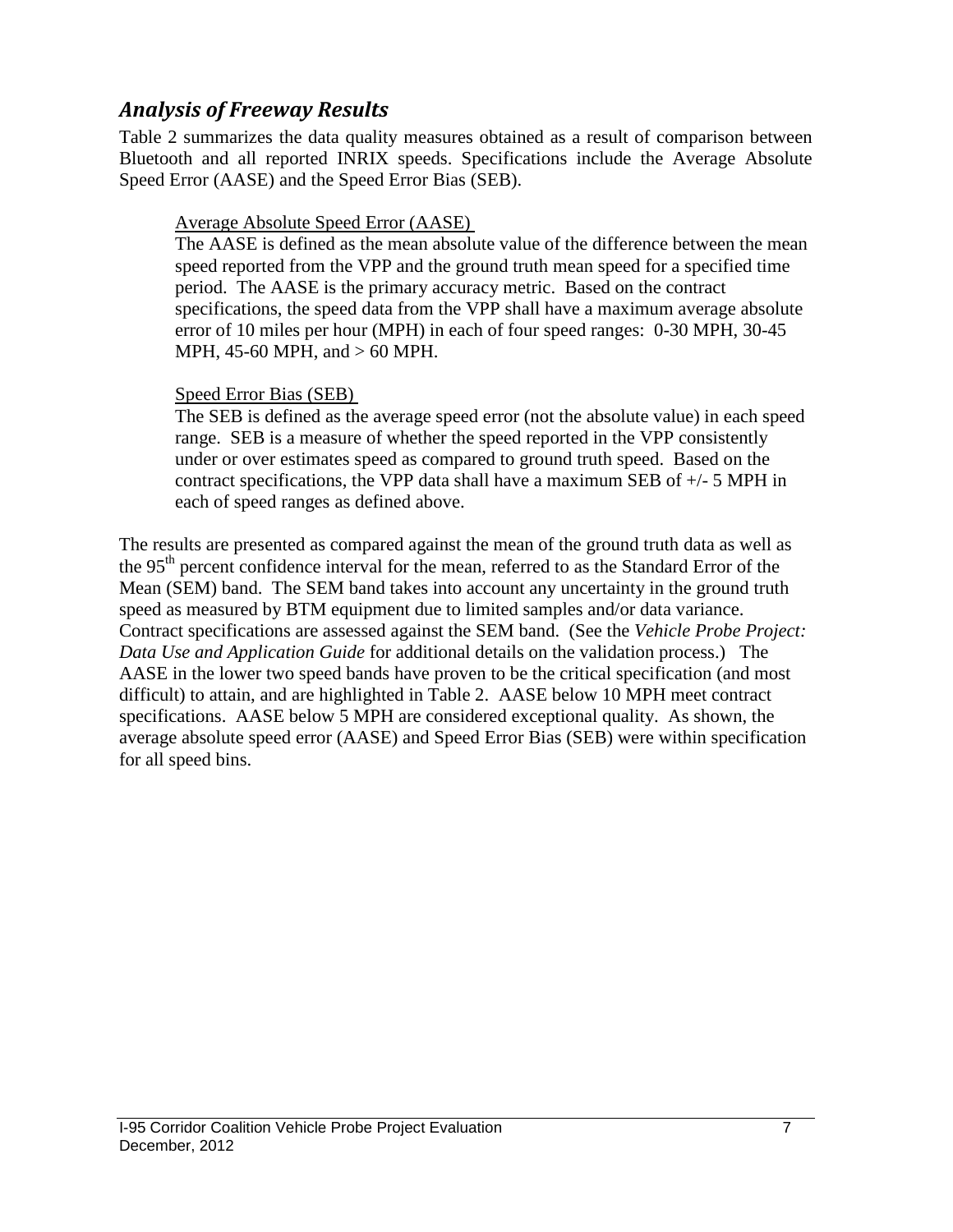|              |            | <b>Data Quality Measures</b> |            |             |                             |                         |  |
|--------------|------------|------------------------------|------------|-------------|-----------------------------|-------------------------|--|
|              |            | 1.96 SEM Band                |            | <b>Mean</b> |                             |                         |  |
|              | <b>SEB</b> | <b>AASE</b>                  |            |             |                             | <b>Hours</b> of<br>Data |  |
| <b>SPEED</b> | 5 mph      | $10$ mph                     | <b>SEB</b> | <b>AASE</b> | No. of $5$<br><b>Minute</b> |                         |  |
| <b>BIN</b>   |            | (contract specifications)    |            |             | <b>Samples</b>              | <b>Collection</b>       |  |
| $0-30$       | 2.5        | 2.8                          | 3.8        | 5.1         | 30                          | 3                       |  |
| $30 - 45$    | 3.8        | 4.7                          | 5.3        | 8.6         | 87                          | 7                       |  |
| $45 - 60$    | 2.3        | 3.6                          | 4.6        | 7.1         | 1165                        | 97                      |  |
| $60+$        | $-0.1$     | 1.2                          | $-0.1$     | 3.2         | 15678                       | 1307                    |  |

**TABLE 2 Data quality measures for freeway segments in New Jersey**

\*Results in the specified row may not be reliable due to small number of observations

Table 3 shows the percentage of the time INRIX data falls within 5 mph of the SEM band and the mean for each speed bin for all freeway data segments in New Jersey.

#### **Table 3 Percent observations meeting data quality criteria for freeway segments greater than one mile in New Jersey**

|              | <b>Data Quality Measures for</b>             |                                                          |                                           |                                               |       |  |  |  |  |
|--------------|----------------------------------------------|----------------------------------------------------------|-------------------------------------------|-----------------------------------------------|-------|--|--|--|--|
| <b>SPEED</b> |                                              | 1.96 SEM Band                                            | <b>Mean</b>                               | No. of                                        |       |  |  |  |  |
| <b>BIN</b>   | <b>Percentage falling</b><br>inside the band | <b>Percentage falling</b><br>within 5 mph of the<br>band | <b>Percentage</b><br>equal to the<br>mean | <b>Percentage within</b><br>5 mph of the mean | Obs.  |  |  |  |  |
| $0 - 30$     | 43%                                          | 83%                                                      | $0\%$                                     | 67%                                           | 30    |  |  |  |  |
| $30 - 45$    | 23%                                          | 66%                                                      | $0\%$                                     | 41%                                           | 87    |  |  |  |  |
| $45-60$      | 29%                                          | 69%                                                      | $0\%$                                     | 30%                                           | 1165  |  |  |  |  |
| $60+$        | 53%                                          | 94%                                                      | $0\%$                                     | 80%                                           | 15678 |  |  |  |  |

\*Results in the specified row may not be reliable due to small number of observations

Tables 4 and 5 present detailed data for individual TMC segments in New Jersey in a similar format as Tables 2 and 3, respectively. Note that for some segments and in some speed bins the comparison results may not be reliable due to small number of observations.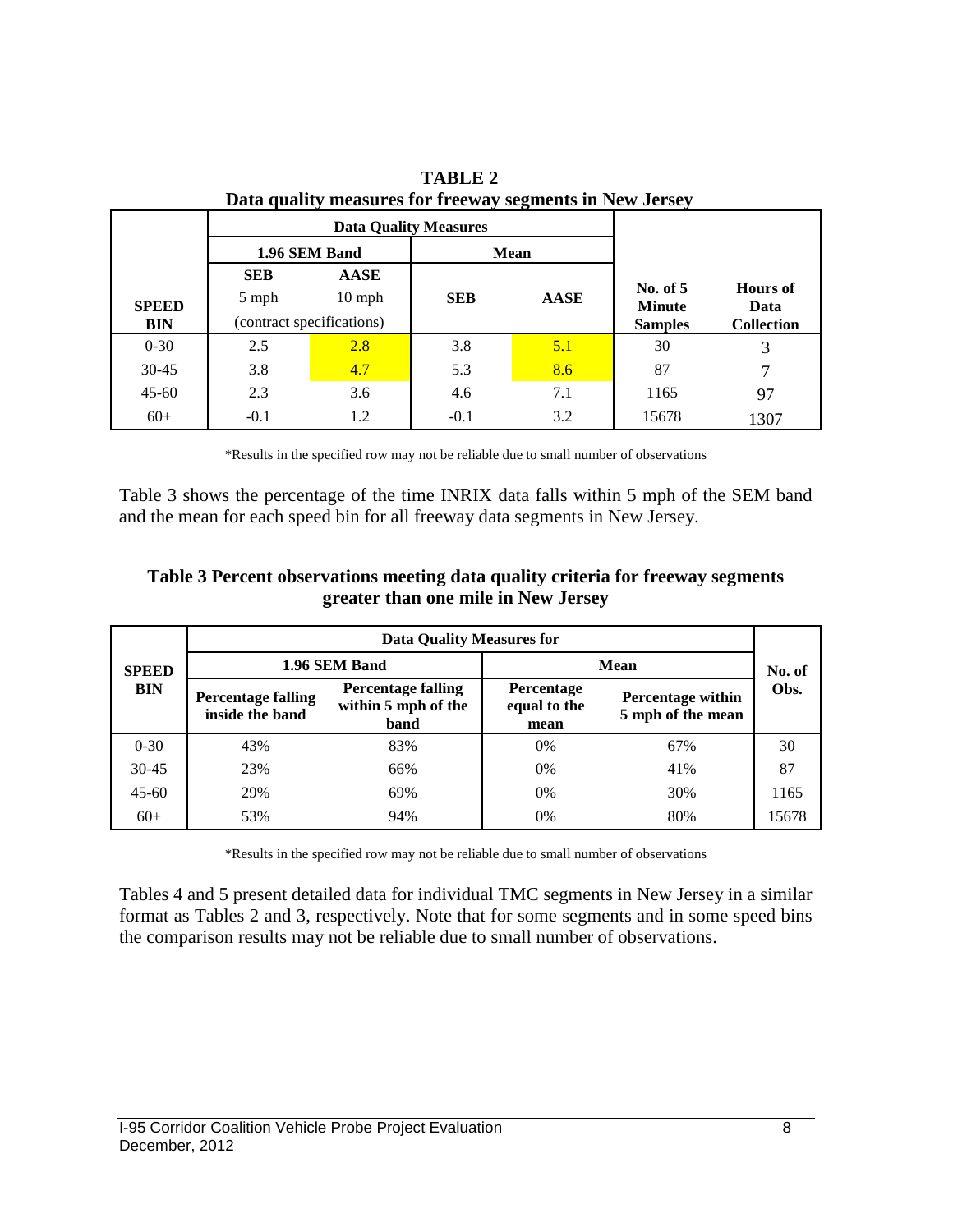|            | <b>Standard</b>      |                              |                            | 1.96 SEM Band                     |                                                     | Mean                              |                                                     |                  |  |
|------------|----------------------|------------------------------|----------------------------|-----------------------------------|-----------------------------------------------------|-----------------------------------|-----------------------------------------------------|------------------|--|
| <b>TMC</b> | <b>TMC</b><br>length | <b>Bluetooth</b><br>distance | <b>SPEED</b><br><b>BIN</b> | <b>Speed</b><br><b>Error Bias</b> | Average<br><b>Absolute</b><br><b>Speed</b><br>Error | <b>Speed</b><br><b>Error Bias</b> | Average<br><b>Absolute</b><br><b>Speed</b><br>Error | No. of Obs.      |  |
|            |                      |                              | $0 - 30$                   | 1.1                               | 1.5                                                 | 1.2                               | 2.8                                                 | $9*$             |  |
| NJ10+0001  | 1.30                 | 1.17                         | $30 - 45$                  | 1.9                               | 3.1                                                 | 4.4                               | 6.9                                                 | $14*$            |  |
|            |                      |                              | $45 - 60$                  | 0.8                               | 3.0                                                 | 3.9                               | 6.8                                                 | 106              |  |
|            |                      |                              | $60+$                      | $-0.5$                            | 1.0                                                 | $-1.1$                            | 3.3                                                 | 1781             |  |
| NJ10+0002  |                      |                              | $0 - 30$                   | L.                                | $\bar{\phantom{a}}$                                 | $\overline{a}$                    | ÷,                                                  | $\mathbf{0}$     |  |
|            | 2.10                 | 2.12                         | $30 - 45$                  | 6.5                               | 6.7                                                 | 7.3                               | 8.0                                                 | $9*$             |  |
|            |                      |                              | $45 - 60$                  | 3.4                               | 3.5                                                 | 6.7                               | 7.0                                                 | 124              |  |
|            |                      |                              | $60+$                      | $0.8\,$                           | 1.2                                                 | 1.6                               | 3.0                                                 | 1905             |  |
|            |                      |                              | $0 - 30$                   | 13.1                              | 13.1                                                | 33.1                              | 33.1                                                | $1*$             |  |
| NJ10+0003  | 1.30                 | 1.29                         | $30 - 45$                  | 6.1                               | 6.1                                                 | 18.5                              | 18.5                                                | $3*$             |  |
|            |                      |                              | $45 - 60$                  | $-2.2$                            | 2.2                                                 | $-3.5$                            | 5.5                                                 | 224              |  |
|            |                      |                              | $60+$                      | $-5.8$                            | 5.8                                                 | $-9.1$                            | 9.1                                                 | 332              |  |
| NJ10+0004  |                      | 4.35                         | $0 - 30$                   | $\Box$                            | $\overline{\phantom{a}}$                            | $\blacksquare$                    | $\blacksquare$                                      | $\boldsymbol{0}$ |  |
|            | 4.20                 |                              | $30 - 45$                  | 1.7                               | 2.0                                                 | 2.1                               | 2.7                                                 | $11*$            |  |
|            |                      |                              | $45 - 60$                  | 4.1                               | 4.5                                                 | 6.2                               | 6.8                                                 | 42               |  |
|            |                      |                              | $60+$                      | 0.0                               | 0.8                                                 | 0.1                               | 2.7                                                 | 1700             |  |
| NJ10+0005  | 2.80                 | 2.70                         | $0 - 30$                   | $\mathbb{Z}^2$                    | $\omega$                                            | $\overline{\phantom{a}}$          | $\mathcal{L}^{\mathcal{A}}$                         | $\overline{0}$   |  |
|            |                      |                              | $30 - 45$                  | 3.3                               | 3.3                                                 | 4.4                               | 4.4                                                 | $4*$             |  |
|            |                      |                              | $45 - 60$                  | 4.9                               | 5.0                                                 | 7.2                               | 7.8                                                 | 38               |  |
|            |                      |                              | $60+$                      | $-0.7$                            | 1.3                                                 | $-1.1$                            | 3.3                                                 | 1792             |  |
|            | 4.30                 | 4.35                         | $0 - 30$                   | $\bar{\phantom{a}}$               | $\mathcal{L}$                                       | $\frac{1}{2}$                     | L.                                                  | $\mathbf{0}$     |  |
| NJ10+0006  |                      |                              | $30 - 45$                  | $\overline{\phantom{a}}$          | $\overline{\phantom{a}}$                            | $\overline{\phantom{a}}$          | $\overline{\phantom{a}}$                            | $\boldsymbol{0}$ |  |
|            |                      |                              | $45 - 60$                  | 2.8                               | 2.8                                                 | 6.3                               | 7.0                                                 | $13*$            |  |
|            |                      |                              | $60+$                      | $-0.8$                            | 1.1                                                 | $-1.4$                            | 2.9                                                 | 1940             |  |
|            |                      |                              | $0 - 30$                   | $\overline{\phantom{a}}$          | $\mathcal{L}$                                       | $\overline{a}$                    | $\mathcal{L}$                                       | $\overline{0}$   |  |
|            |                      | 3.37                         | $30 - 45$                  | 7.8                               | 7.8                                                 | 24.4                              | 24.4                                                | $2*$             |  |
| NJ10+0007  | 3.60                 |                              | $45 - 60$                  | 2.2                               | 2.3                                                 | 8.0                               | 8.5                                                 | 204              |  |
|            |                      |                              | $60+$                      | $-0.3$                            | 0.9                                                 | 0.1                               | 3.5                                                 | 1369             |  |
|            |                      |                              | $0 - 30$                   | 2.3                               | $2.3\,$                                             | 5.1                               | 5.1                                                 | $2^\ast$         |  |
|            |                      | 4.60                         | $30 - 45$                  | $0.0\,$                           | $0.0\,$                                             | $-0.2$                            | $7.1\,$                                             | $2*$             |  |
| NJ10+0008  | 4.60                 |                              | $45 - 60$                  | 4.9                               | 4.9                                                 | 11.8                              | 11.8                                                | $4*$             |  |
|            |                      |                              | $60+$                      | $-0.5$                            | $0.9\,$                                             | $-1.1$                            | $2.7\,$                                             | 1468             |  |
|            |                      |                              | $0 - 30$                   | 3.4                               | 3.4                                                 | 4.2                               | 4.7                                                 | $15*$            |  |
|            |                      |                              | $30 - 45$                  | 0.9                               | 3.6                                                 | $-3.4$                            | 9.3                                                 | $14*$            |  |
| NJ10+0009  | 4.20                 | 4.37                         | $45 - 60$                  | 1.9                               | $3.0\,$                                             | $3.3\,$                           | 6.1                                                 | $26*$            |  |
|            |                      |                              | $60+$                      | $0.2\,$                           | $\rm 0.8$                                           | $0.6\,$                           | $2.4\,$                                             | 1591             |  |

**Table 4 Data quality measures for individual freeway validation segments greater than one mile in the state of New Jersey**

\*Results in the specified row may not be reliable due to small number of observations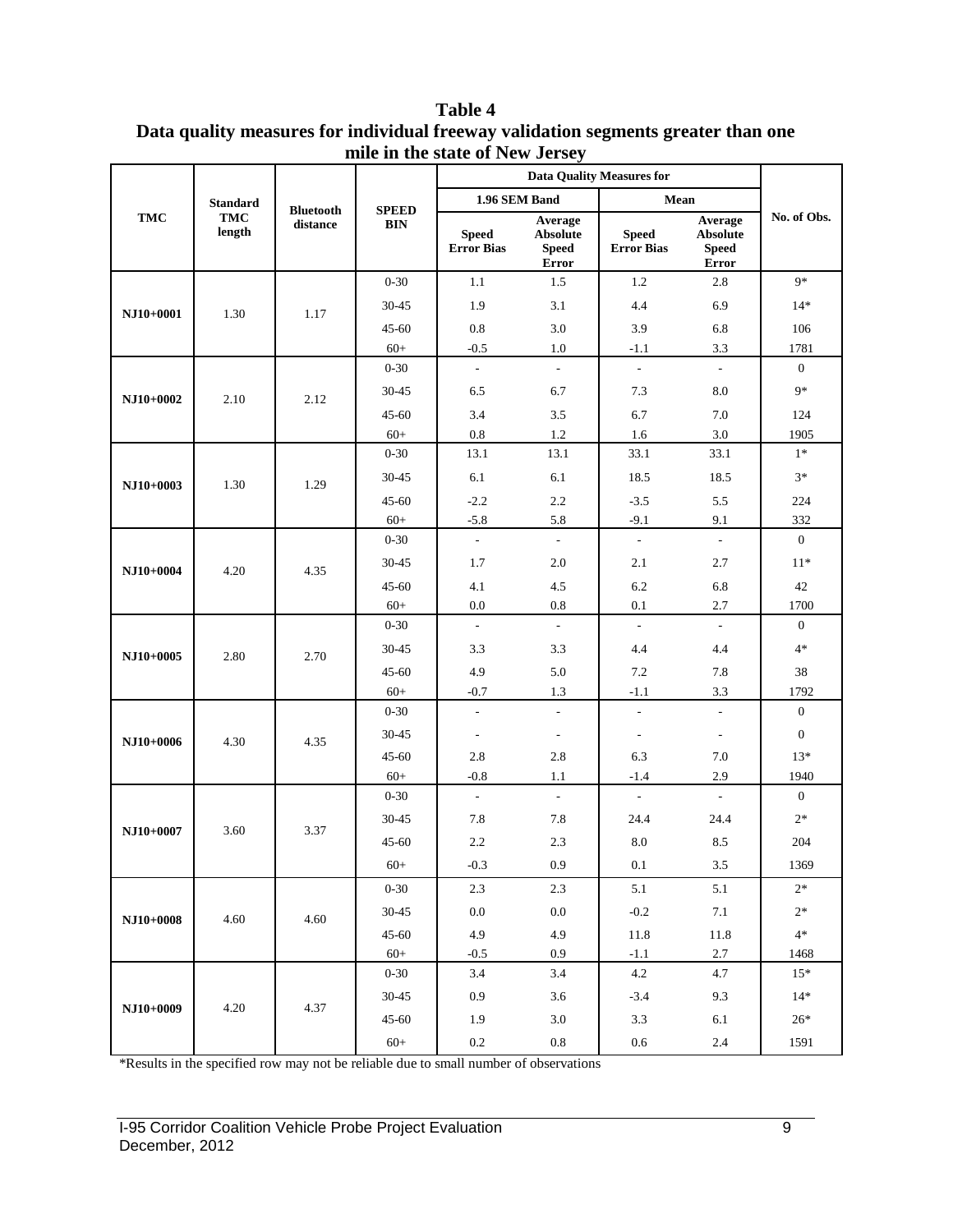#### **TMC SPEED BIN Data Quality Measures for No. of Obs. 1.96 SEM Band Mean Speed Error Bias Average Absolute Speed Error Speed Error Speed Error Bias Average Absolute Speed Error No. falling inside the band % falling inside the band No. falling within 5 mph of the band % falling within 5 mph of the band No. equal to the mean % equal to the mean No. within 5 mph of the mean % within 5 mph of the mean NJ10+0001** 0-30 2 22% 9 100% 0 0% 7 78% 9\* 30-45 4 29% 10 71% 0 0% 7 50% 14\* 45-60 39 37% 86 81% 0 0% 32 30% 106 60+ 1068 60% 1694 95% 3 0% 1380 77% 1781 **NJ10+0002** 0-30 - - - - - - - - - - - - 0 30-45 0 0% 5 56% 0 0% 5 56% 9\* 45-60 28 23% 84 68% 0 0% 35 28% 124 60+ 864 45% 1826 96% 1 0% 1588 83% 1905 **NJ10+0003**  $0-30$  0  $0\%$  0  $0\%$  0  $0\%$  0  $0\%$  0  $0\%$  1\* 30-45 0 0% 2 67% 0 0% 0 0% 3\* 45-60 120 54% 186 83% 0 0% 112 50% 224 60+ 34 10% 151 45% 0 0% 44 13% 332 **NJ10+0004** 0-30 - - - - - - - - - - - - 0 30-45 3 27% 10 91% 0 0% 10 91% 11\* 45-60 8 19% 26 62% 0 0% 13 31% 42 60+ 1001 59% 1651 97% 0 0% 1456 86% 1700 **NJ10+0005** 0-30 - - - - - - - - - - - - 0 30-45 0 0% 4 100% 0 0% 3 75% 4\* 45-60 7 18% 24 63% 0 0% 10 26% 38 60+ 952 53% 1687 94% 3 0% 1462 82% 1792 **NJ10+0006** 0-30 - - - - - - - - - - - - 0  $30-45$  - - - - - - - - - - - 0 45-60 7 54% 9 69% 0 0% 5 38% 13\* 60+ 1080 56% 1836 95% 2 0% 1616 83% 1940 **NJ10+0007** 0-30 - - - - - - - - - - - - 0 30-45 0 0% 1 50% 0 0% 0 0% 2\* 45-60 84 41% 163 80% 0 0% 47 23% 204 60+ 881 64% 1304 95% 0 0% 1026 75% 1369 **NJ10+0008** 0-30 1 50% 2 100% 0 0% 1 50% 2<sup>\*</sup>  $30-45$  2 100% 2 100% 0 0% 0 0% 2\* 45-60 2 50% 3 75% 0 0% 0 0% 4\* 60+ 879 60% 1428 97% 0 0% 1248 85% 1468

#### **Table 5 Observations meeting data quality criteria for individual freeway validation segments greater than one mile in the state of New Jersey**

\*Results in the specified row may not be reliable due to small number of observations